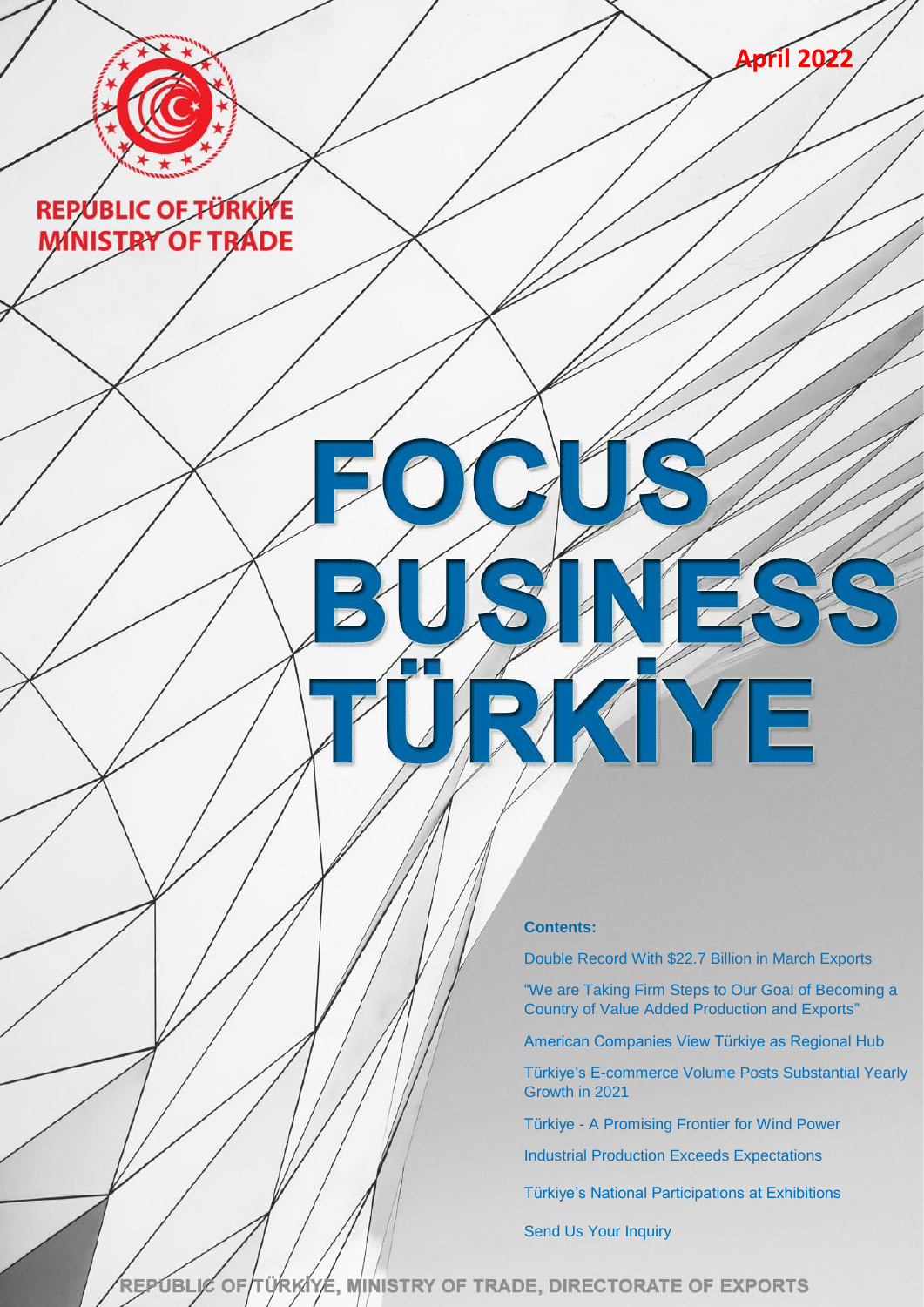## **NEWS**

### <span id="page-1-0"></span>**Double Record With \$22.7 Billion in March Exports**

Turkish Exporters Assembly (TİM) announced the export figures for March 2022. Turkish exporters closed March with new records as they did in the first 2 months of the year. According to the data released, Türkiye's export in March increased by 19.8 percent compared to the same month of the last year, reaching \$22.7 billion. With these figures, Türkiye achieved the highest first-quarter performance and



the highest monthly export figure in its history. The intense interest of the companies in export continued to be reflected in the number of exporters in March. In March, 1,986 companies joined the export family by exporting for the first time this month. Our exporters, who managed to fly the Turkish flag in 218 countries and regions, succeeded in increasing their exports to 159 countries. The top 3 countries, where our exporters exported the most in March, became Germany with \$1.9 billion, the United States with \$1.5 billion, and Italy with \$1.2 billion. While 20 sectors increased their exports this month, the sectors, that realized the most exports, were Chemicals and products with 2.9 billion dollars, the automotive industry with 2.7 billion dollars, and the steel industry with 2.2 billion dollars.

#### *For detailed information, please clic[k here.](https://tim.org.tr/en/news-double-record-with-227-billion-in-march-exports)*

## <span id="page-1-2"></span><span id="page-1-1"></span>**"We are Taking Firm Steps to Our Goal of Becoming a Country of Value Added Production and Exports"**



Dr. Mehmet Muş, Minister of Trade of the Republic of Türkiye, said, "The strong relationship between our manufacturers, producers, exporters and entrepreneurs is one of the most significant components that ensure sustainable growth" and evaluated the export data for 2021. "We are glad because 2021 has brought many records within the field of foreign trade,

these positive developments have contributed positively to our economy and it has been a year in which we have been rewarded for our efforts. Breaking the historical record of the Republic, our exports increased by 32.9% compared to the same period of the previous year and reached \$225.4 billion. The monthly average for our exports reached record-breaking levels with \$18.8 billion.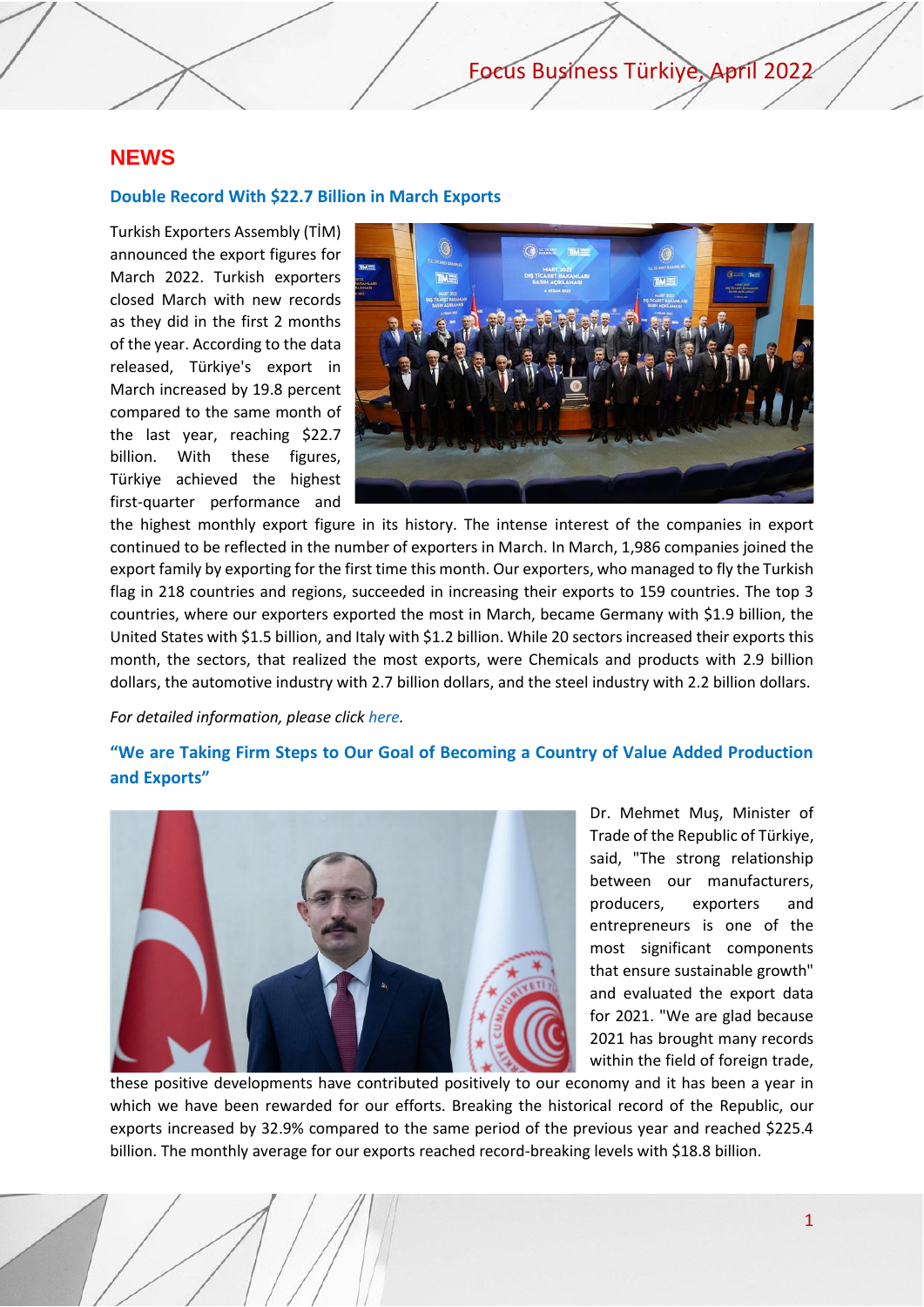The ratio of exports to imports increased by 5.8 points compared to the previous year and reached the level of 83.1%. This ratio is the second-highest value in the last twenty years. This is such a valuable occasion because our country achieved such a strong coverage ratio while experiencing a great growth in 2021. As a matter of fact, years in which the ratio of exports to imports was high in the past corresponded to either crisis or very low growth rates. This year, however, our exports both broke records and contributed positively to the growth and we have achieved double digit growth rates. Net exports of goods and services contributed 5.1 points to our economy, which grew by 11.7% in the first 3 quarters of 2021. As you know, the 2021 growth target in the Medium Term Programme was 9%. The Turkish economy has also signalled that it will exceed this level through its 11.7% growth performance in the first three quarters of the year."

### *For the full article, please visit [DEİK](https://businessdiplomacy.net/mags/16/#page/41) website.*

### **American Companies View Türkiye as Regional Hub**

American companies view Türkiye as a regional hub, US Embassy in Ankara spokeswoman Julie Eadeh said in a statement on Wednesday. The stock of US foreign direct investment in Türkiye reached \$5.8 billion in 2020, while US-owned affiliates employed nearly 60,000 people in 2019, Eadeh said amid the US' perspective on developing Turkish-American trade and



economic ties. Stressing that the US and Türkiye have a strong and growing economic relationship, Eadeh said total merchandise between the two countries neared \$28 billion in 2021, a 32% increase from the year before.

"Turkish goods find an increasingly attractive market in the United States. The United States was the number 2 market for Turkish exports in 2021. In fact, 2021 saw an almost 45% increase in Turkish exports to the US to \$16 billion," she said. Eadeh noted that the US remains Türkiye's fourth-largest trading partner. "There is room for further growth on both sides of the trading relationship." Her comments came during a two-day visit by US Under Secretary of Commerce for International Trade Marisa Lago.

Lago held separate meetings with Turkish Deputy Minister of Energy and Natural Resources Alparslan Bayraktar and Deputy Minister of Trade Mustafa Tuzcu to advance commercial ties and promote clean technologies. Eadeh said Türkiye has made solid progress in recent years to improve the security and diversity of its energy supplies and has been a leader in the development of renewable energy. She said the US is committed to partnering with Türkiye to advance clean and renewable energy generation sources in the region, and the US looks forward to more energy security cooperation in the near future.

*For the source of information, please click [here.](https://www.aa.com.tr/en/economy/american-companies-view-turkiye-as-regional-hub-us-official-says/2557113)*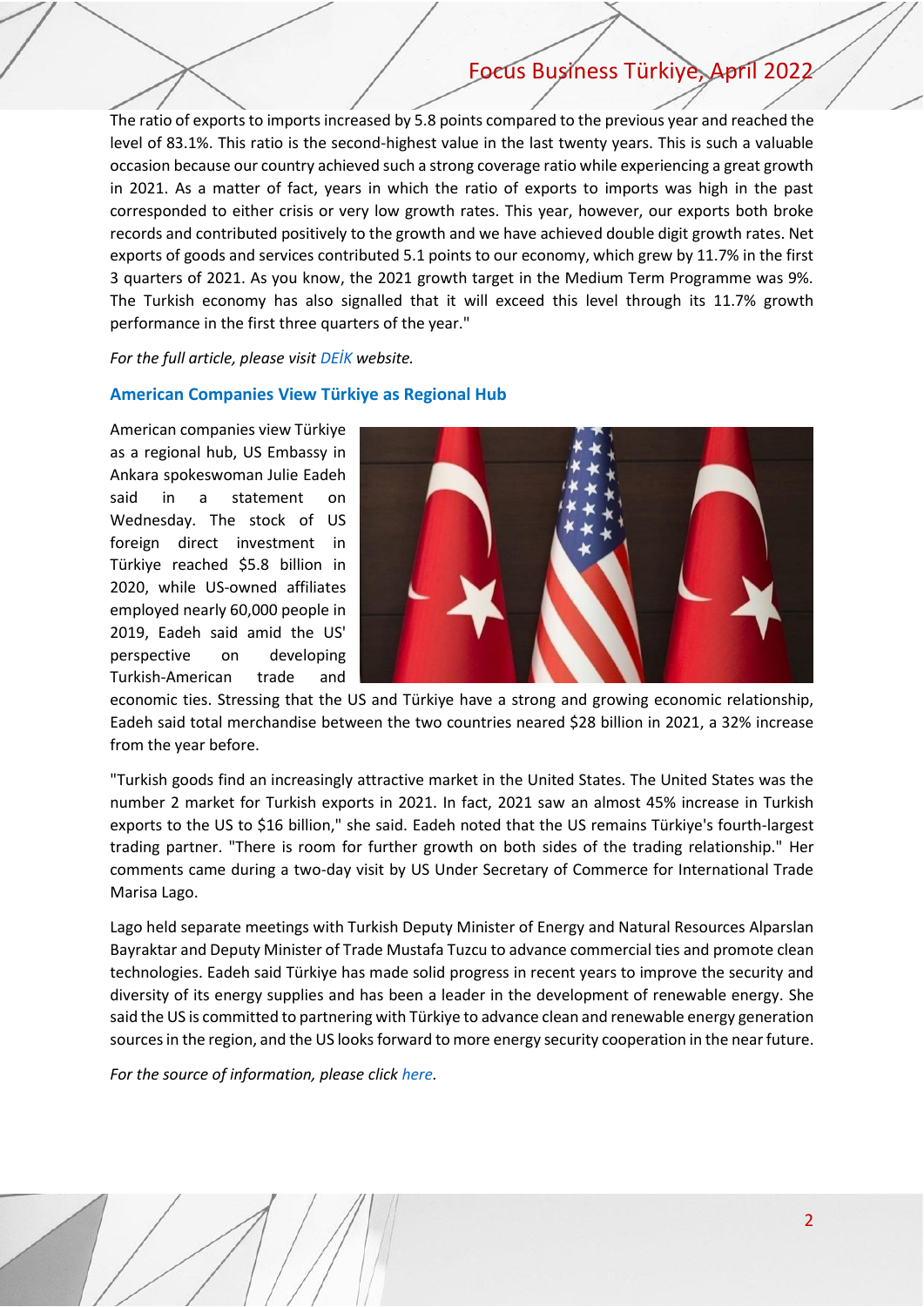## **SECTORS**

### <span id="page-3-0"></span>**Türkiye's E-commerce Volume Posts Substantial Yearly Growth in 2021**

In 2021, e-commerce volume in Türkiye increased by 69 percent year-on-year, reaching TRY 381.5 billion. The number of orders increased by 46 percent to hit 3 billion 347 million units, up from 2 billion 297 million units, during the same period.

The percentage of e-commerce out of total retail sales was 17.7 percent in 2021. It was in November that the



percentage spiked to 20.4 percent, which is known as the e-commerce campaign month.

While 92 percent (TRY 349 billion) of e-commerce was realized in Türkiye, 4 percent came from purchases from cross-border transactions by foreigners based abroad. Purchases made by overseas Turkish expatriates accounted for the remaining 4 percent.

The number of businesses engaged in e-commerce activities in Türkiye reached 484,347 in 2021. While 26,442 of these enterprises operate as service providers registered with the Electronic Commerce Information System (ETBIS), 472,604 of them operate in e-commerce marketplaces. The number of sites registered to ETBIS amounted to 31,592. 14,699 of Turkish businesses are engaged in e-commerce activities on their own sites while selling on e‑commerce marketplaces as well.

Analyzing e‑commerce expenditures in 2021 across the demographic age group of 18-70 in Türkiye reveals that e-commerce expenditure per capita increased by 69 percent in 2021 compared to the previous year, amounting to TRY 4,749.

*For the source of information, please click [here.](https://www.invest.gov.tr/en/news/news-from-turkey/pages/turkiyes-e-commerce-volume-posts-substantial-yearly-growth-in-2021.aspx)* 

### <span id="page-3-1"></span>**Türkiye - A Promising Frontier for Wind Power**

With the appeal for wind power on the rise over the last decade in Europe, Türkiye is providing a promising frontier for offshore turbines. Rising to its potential, Türkiye ranked  $7<sup>th</sup>$  on European charts last year with a total wind power generation of 10,750 MW and earned itself a  $4<sup>th</sup>$  spot with a cumulative installed wind power capacity of 1,400 MW in 2021.

European Wind Energy Association (WindEurope) CEO Giles Dickson stated that Türkiye is a valuable country in the industry, with its installed capacity of over 10,000 GW of onshore wind energy and its production in this field. "Türkiye is an important trade partner for Europe that wants to diversify its wind energy equipment imports," Dickson was quoted as saying. "Türkiye's exploitation of its coastal wind potential and the revitalization of its offshore wind capacity will create new opportunities for investors and open new doors for employment," he added.

Offshore wind turbines are generally larger in size, more robust and adapted to the marine environment. They offer a greater scale with bigger output. Therefore, offshore wind speeds tend to be faster than those on land. A small increase in wind speed yield means large increases in energy production. Wind turbines provide renewable energy, do not consume water, are a domestic energy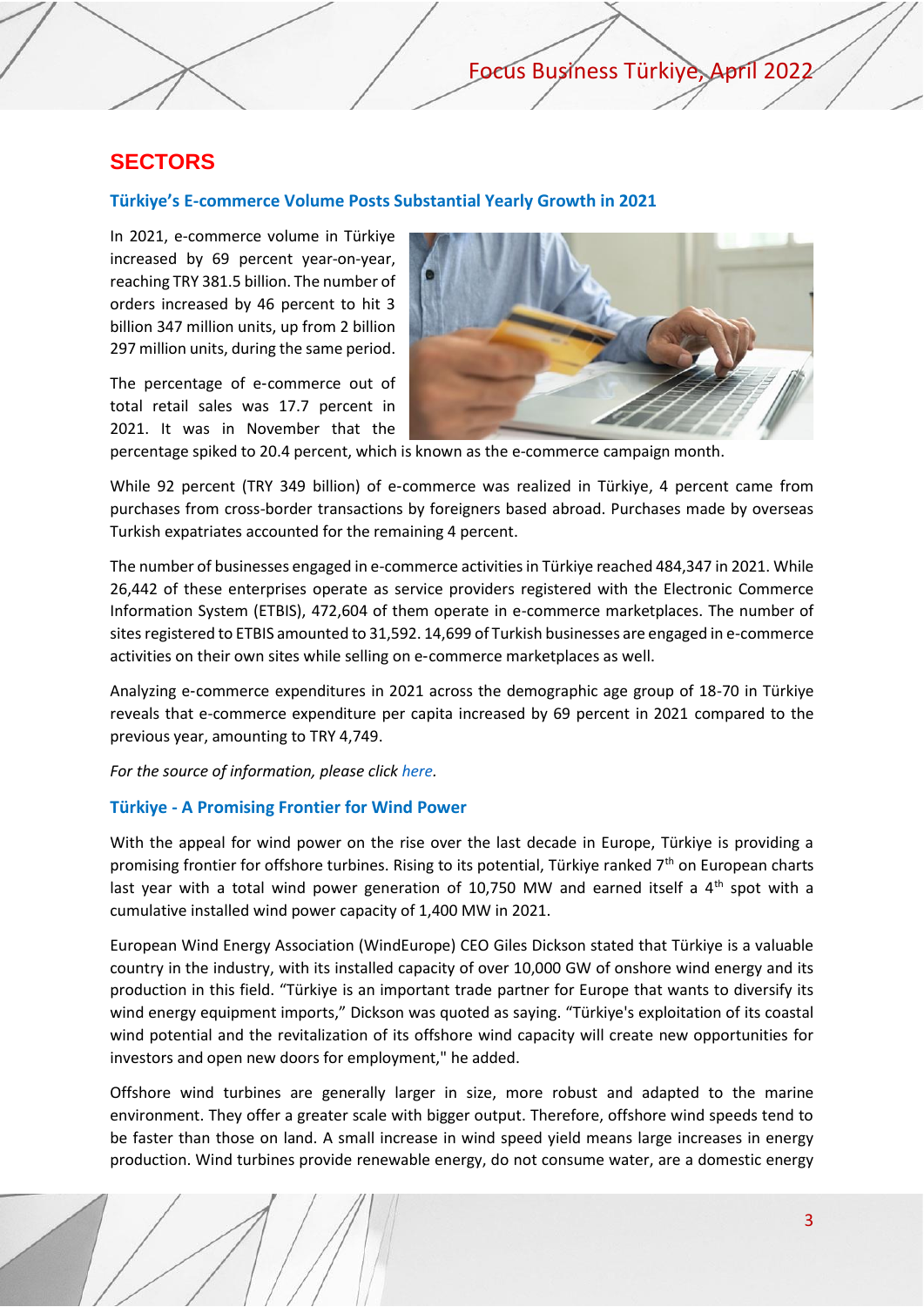source, vector for employment generation, and do not emit environmental pollutants or greenhouse gases.



Offshore wind offers benefits in terms of taking land acquisition issues out of the equation as well as availing of steadier wind speed than on land, which translates to steadier supply and a more reliable source of energy for consumers with very high-energy needs.

*For the source of information, please click [here.](https://www.invest.gov.tr/en/news/newsletters/lists/investnewsletter/investment-office-apr-2022-newsletter.pdf#page=4)*

### <span id="page-4-0"></span>**Industrial Production Exceeds Expectations**

The industrial production index soared 13.3% in February on a yearly basis, according to the Turkish Statistical Institute (TurkStat). Expectations pointed out a 9% hike. All sub-indices backed the index this month, especially mining and quarrying, along with manufacturing, TurkStat data indicated.



The manufacturing and mining and quarrying indices rose by 14.4% and 6.1% year on year in February, respectively. The supply index for electricity, gas, steam and air conditioning was also up by 4.9% in the month. TurkStat's data showed that the country's industrial production also increased on a monthly basis, by 4.4%.

*For the source of information, please click [here.](https://www.trmonitor.net/industrial-production-exceeds-expectations/)*